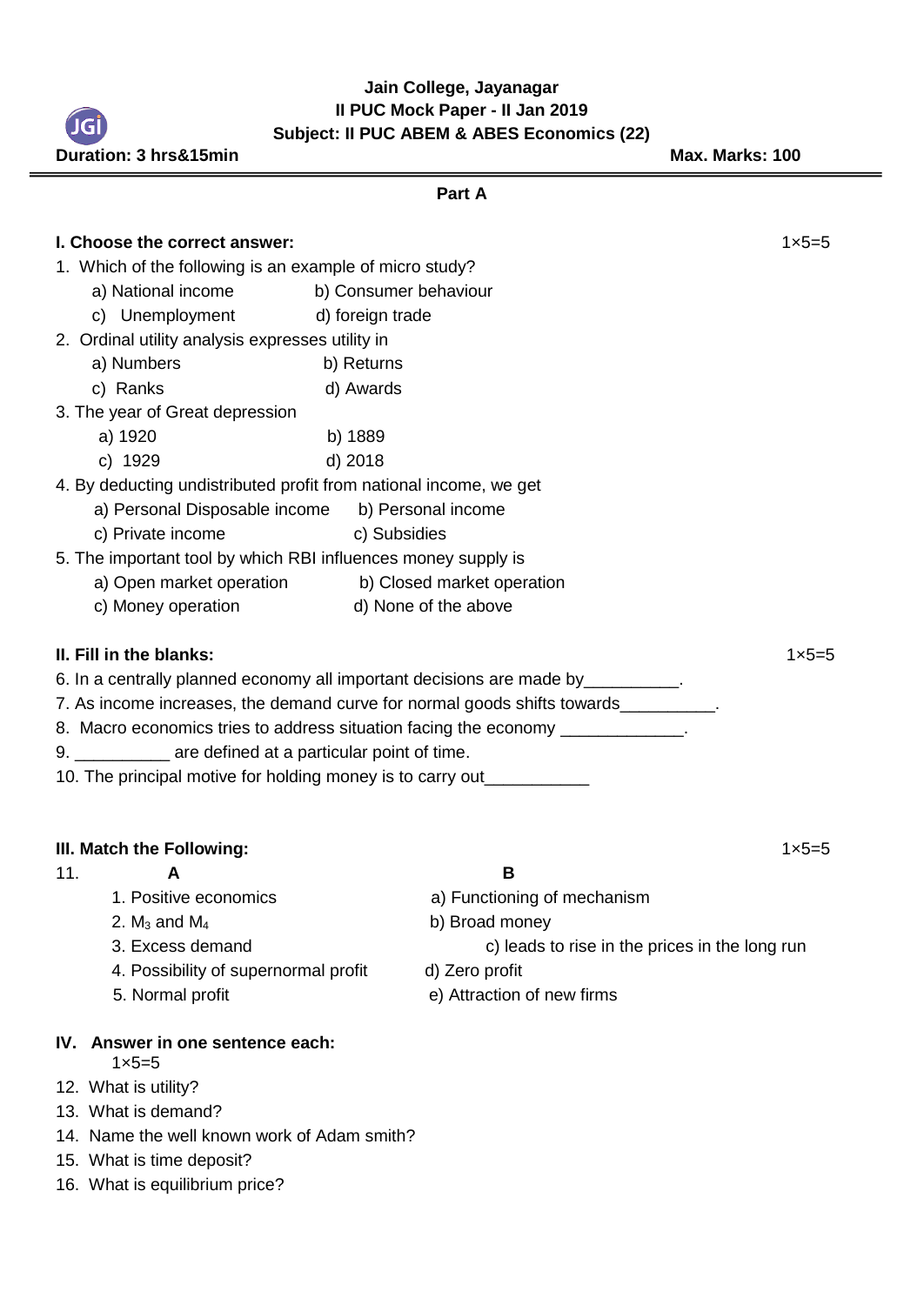## **V. Answer any NINE of the following in about four sentences each:** 2×9=18

- 17. What is the difference between budget line and budget set?
- 18. Who are macro economic decision makers?
- 19. What do you mean by final goods?
- 20. Write any two possible ways in which simultaneous shift of both demand and supply curves.
- 21. Write the difference between Public provision and Public production.
- 22. Mention the non-tax revenues of the central Government.
- 23. Give the meaning of MRS.
- 24. Distinguish between micro and macro economics.
- 25. State the law of demand.
- 26. Give the meaning of the concepts of short run and long run.
- 27. Give the meaning of price elasticity of supply and write its formula.
- 28. Distinguish between stock and flow. Give example.
- 29. Mention any two functions of money.

#### **Part C**

#### **VII Answer any seven in 12 sentences each:** 4×7=28

- 30. Explain the features of indifference curve.
- 31. Write a short note market economy.
- 32. The following table gives the TP schedule of labour. Find the corresponding average product And marginal product schedules.
	- TPL 0 1 35 50 40 48
	- L 0 1 2 3 4 5

#### 33. Write a short note on profit maximization of a firm under the following conditions.

- a) P=MC b) MC must be increasing at  $q_0$
- 34. Write a note on price ceiling and price floor.
- 35. Explain the derivation of slope of the budget line.
- 36. Explain the isoquant with the help of the diagram.
- 37. Explain the monopolistic competitive market.
- 38. Explain in what way micro economics is different from macro economics.
- 39. Illustrate unplanned accumulation and decumulation of inventories with an example.
- 40. Explain the functions of RBI.

#### **X Answer any FOUR in 20 sentences each:** 6×4=24

- 41. Explain the classification of receipts.
- 42. Explain the multiplier mechanism.
- 43. Explain the long run supply curve of a firm with the help of a diagram.
- 44.Explain the shapes of long run cost curves.
- 45. Explain the law of diminishing marginal utility with the help of a table and diagram.
- 46. Explain the expenditure method of measuring national income/GDP.
- 47. Explain the short run equilibrium of a monopolist firm, when the cost of production is Positive by using TR and TC curves with the help of a diagram.

## **Part E**

## **XI Answer any TWO of the following:** 5×2=10

48. Suppose the demand and supply curves of wheat are given by  $q^D=200$ -P and  $q^S=120+P$  a)find the equilibrium price b)find the equilibrium quantity of demand and supply c)find the quantity of demand and supply when P>equilibrium price and when P<equilibrium price.